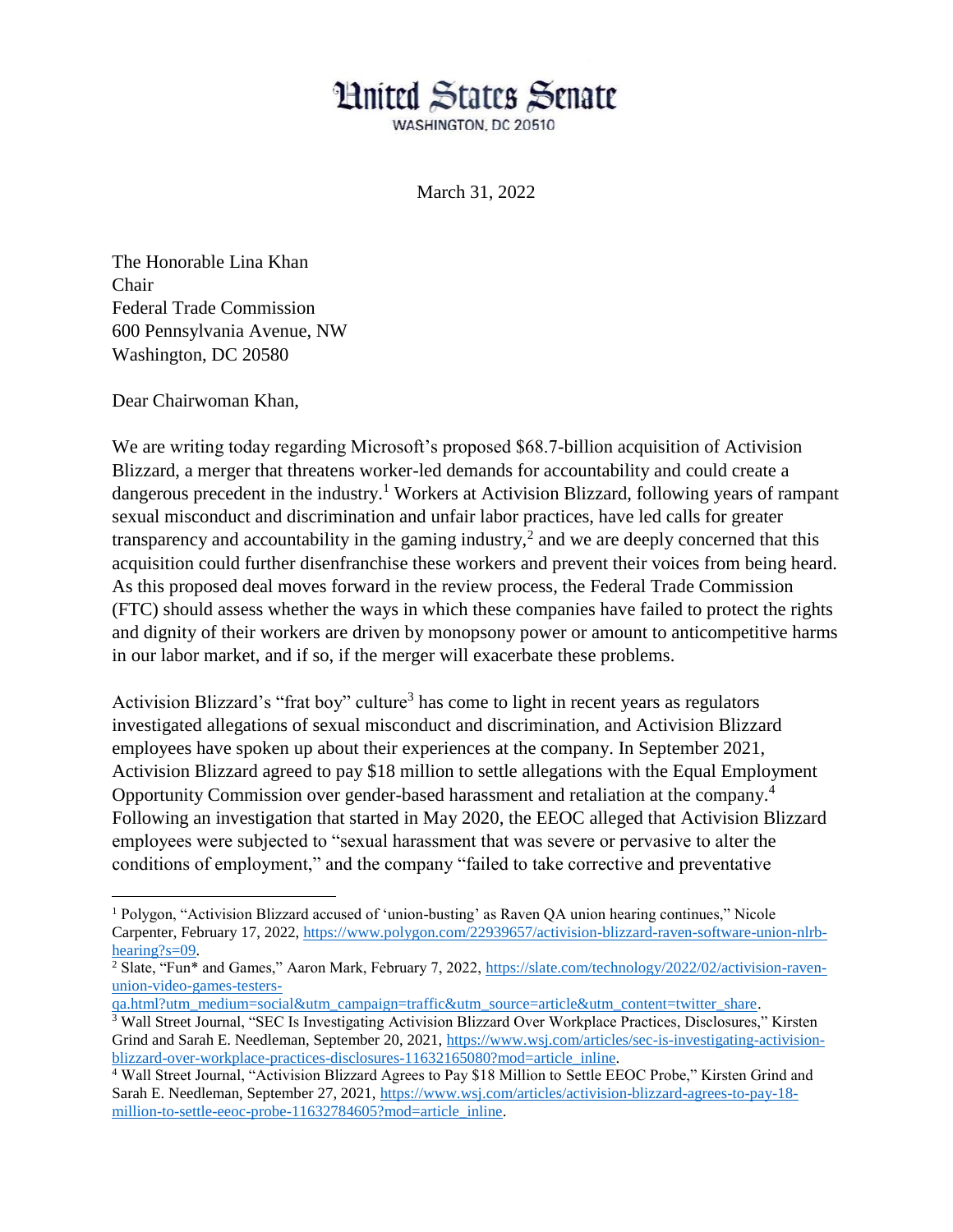measures."<sup>5</sup> Similarly, in July 2021, the California Department of Fair Employment and Housing filed a suit against Activision Blizzard alleging gender-based discrimination, harassment, and retaliation, with female employees "routinely subjected to unwanted sexual advances and other harassing conduct."<sup>6</sup> Since the lawsuit was filed, Activision Blizzard received "more than 500 reports from current and former employees alleging harassment, sexual assault, bullying, pay disparities and other issues."<sup>7</sup>

Activision Blizzard is also facing a "wide-ranging" investigation from the Securities and Exchange Commission into its handling of sexual misconduct and discrimination that has enmeshed several senior executives including CEO Bobby Kotick.<sup>8</sup> Despite Mr. Kotick's professed ignorance, internal documents and interviews released in November 2021 showed that he was aware of several sexual misconduct issues, including alleged assaults, and failed to inform the board of directors or regulators.<sup>9</sup> The *Wall Street Journal* reported that in 2019, Mr. Kotick explicitly intervened on behalf of an employee accused of sexual harassment against the recommendations of the human resources department, and that in 2020, he was aware of an email from 30 female employees alleging "unwanted touching, demeaning comments, exclusion from important meetings, and unsolicited comments on their appearance."<sup>10</sup> Former Activision Blizzard employee Jennifer Oneal, the first woman to lead one of the company's business units, left in September 2021 after experiencing sexual harassment and discrimination, writing that "the company would never prioritize our people the right way."<sup>11</sup>

In addition to the allegations that Activision Blizzard fostered and protected a culture of sexual misconduct and discrimination, the company has been accused of exploiting quality assurance  $(OA)$  employees and abruptly laying off significant sections of their team.<sup>12</sup> OA workers, who are "undervalued and exploited,"<sup>13</sup> frequently work 50- and 60-hour work weeks, for contracts

 $\overline{a}$ 5 *Id.*

<sup>6</sup> Wall Street Journal, "Activision Blizzard Gender-Bias Suit Shows Videogame Culture Remains a Flashpoint," Sarah E. Needleman, July 26, 2021, https://www.wsj.com/articles/activision-blizzard-gender-bias-suit-showsvideogame-culture-remains-a-flashpoint-11627300325?mod=article\_inline.

<sup>7</sup> Wall Street Journal, "Activision CEO Bobby Kotick Knew for Years About Sexual-Misconduct Allegations at Videogame Giant," Kirsten Grind, Ben Fritz, and Sarah E. Needleman, https://www.wsj.com/articles/activisionvideogames-bobby-kotick-sexual-misconduct-allegations-11637075680.

<sup>8</sup> Wall Street Journal, "SEC Is Investigating Activision Blizzard Over Workplace Practices, Disclosures," Kirsten Grind and Sarah E. Needleman, September 20, 2021, https://www.wsj.com/articles/sec-is-investigating-activisionblizzard-over-workplace-practices-disclosures-11632165080?mod=article\_inline.

<sup>9</sup> Wall Street Journal, "Activision CEO Bobby Kotick Knew for Years About Sexual-Misconduct Allegations at Videogame Giant," Kirsten Grind, Ben Fritz, and Sarah E. Needleman, https://www.wsj.com/articles/activisionvideogames-bobby-kotick-sexual-misconduct-allegations-11637075680.

 $\overline{^{10}$  *Id.* 

<sup>11</sup> *Id.*

<sup>&</sup>lt;sup>12</sup> Bloomberg, "Activision's Call of Duty Game Testers Plan Walkout Over Job Cuts," Jason Schreier, December 6, 2021, https://www.bloomberg.com/news/articles/2021-12-06/activision-s-call-of-duty-warzone-qa-team-to-strike-atraven-software.

<sup>&</sup>lt;sup>13</sup> Polygon, "Activision Blizzard's contract workers say they're 'crushed' by toxic culture," Nicole Carpenter, August 12, 2021, https://www.polygon.com/22622396/activision-blizzard-toxic-culture-qa-customer-service-report.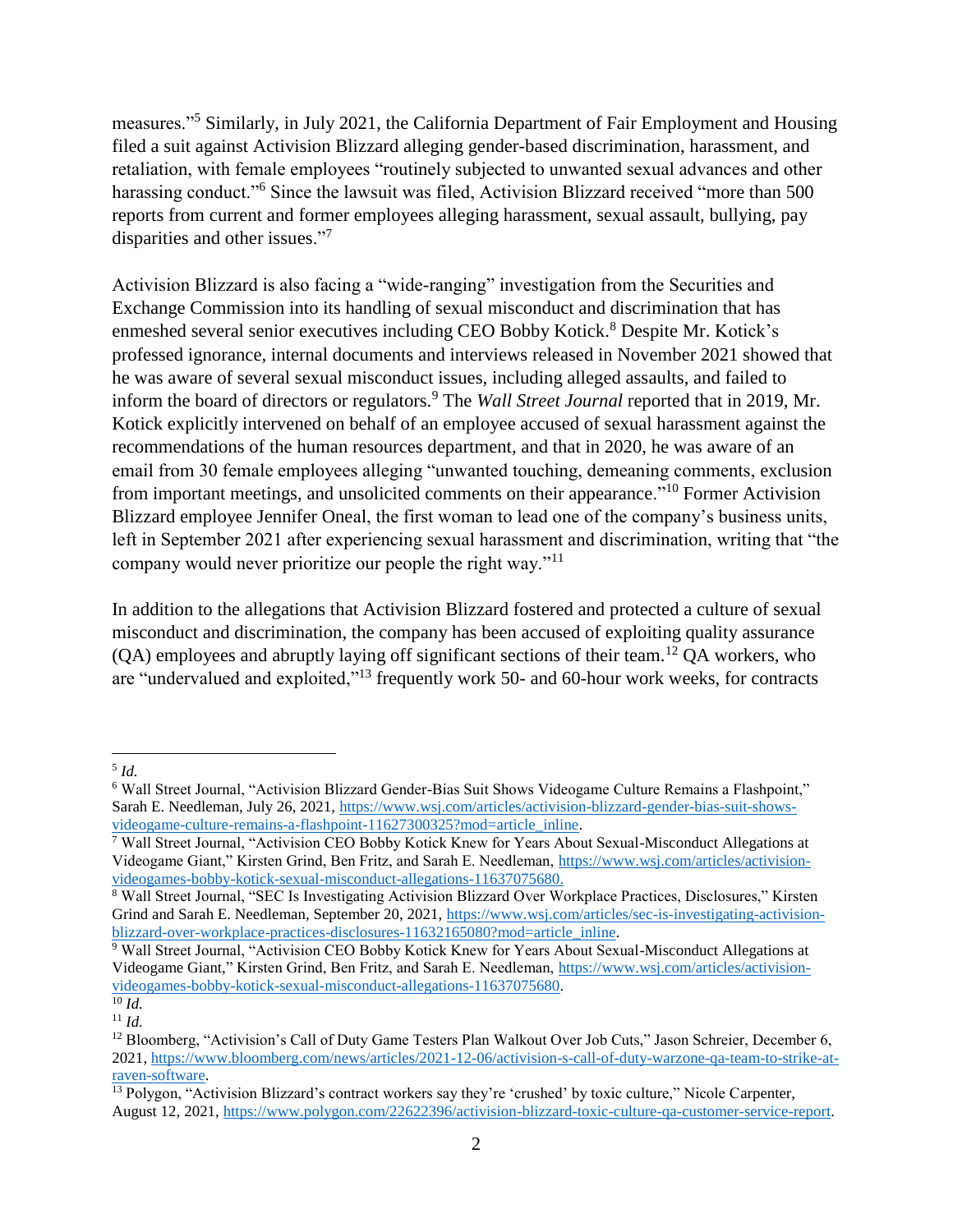below the living wage of their locations.<sup>14</sup> In December 2021, Activision Blizzard laid off "at least a dozen" QA contractors, over one-third of the studio's QA testers, from their studio Raven Software.<sup>15</sup> Contractors, who were previously told that the company was working towards a "pay" restructure to increase their wages," believed the jobs were permanent and reported relocating as far as Madison, Wisconsin for the role.<sup>16</sup>

The proposed acquisition appears to be a cynical and "opportunistic" attempt to capitalize off the systemic issues coming to light at Activision Blizzard.<sup>17</sup> Just days after the Microsoft head of Xbox Phil Spencer said Microsoft was "evaluating all aspects of our relationship with Activision Blizzard"<sup>18</sup> due to sexual misconduct at the company, Microsoft CEO Satya Nadella expressed interest in acquiring the company.<sup>19</sup> While Microsoft capitalized on lower stock prices from the sexual misconduct disclosures, they also signaled that they were willing to prioritize profits over entrenched issues of gender-based discrimination in the organization.<sup>20</sup>

Activision Blizzard employees have worked to bring the highlighted issues to light and advocate for change in the organization, progress that could be threatened by Microsoft's proposed acquisition. Over 1,500 Activision Blizzard employees participated in a walk-out in response to the July 2021 California Department of Fair Employment and Housing lawsuit, calling for greater pay transparency and an audit of the human resources department.<sup>21</sup> After Mr. Kotick's cover-up of widespread issues at the company was revealed in November 2021, employees

 $\overline{a}$ <sup>14</sup> Slate, "Fun\* and Games," Aaron Mak, February 7, 2022, https://slate.com/technology/2022/02/activision-ravenunion-video-games-testers-

qa.html?utm\_medium=social&utm\_campaign=traffic&utm\_source=article&utm\_content=twitter\_share. <sup>15</sup> Washington Post, "Activision Blizzard lays off 'Call of Duty' contractors," Shannon Liao, December 3, 2021, https://www.washingtonpost.com/video-games/2021/12/03/raven-software-layoffs/.

<sup>&</sup>lt;sup>16</sup> IGN, "Activision Blizzard Lays Off 'At Least a Dozen' Raven Software Quality Assurance Contractors," Adam Bankhurst, December 5, 2021, https://www.ign.com/articles/activision-blizzard-lays-off-at-least-a-dozen-ravensoftware-quality-assurance-contractors.

 $17$  CNBC, "Microsoft's talks with Activision started days after report on sexual misconduct sent stock tumbling," Jordan Novet, February 18, 2022, https://www.cnbc.com/2022/02/18/microsofts-activision-talks-started-afterreporting-on-sex-misconduct.html.

<sup>&</sup>lt;sup>18</sup> Bloomberg, Xbox Chief Says He's Evaluating Relationship With Activision," Jason Schreier, November 18, 2021, https://www.bloomberg.com/news/articles/2021-11-18/xbox-chief-says-he-s-evaluating-relationship-withactivision.

<sup>&</sup>lt;sup>19</sup> Engadget, "Microsoft opened Activision acquisition talks three days after CEO harassment report," Igor Bonifacic, February 19, 2022, https://www.engadget.com/microsoft-activision-blizzard-sec-filing-225923532.html. <sup>20</sup> CNN, "Microsoft makes a big bet that it can fix Activision Blizzard's troubled culture," Sara Ashley O'Brien, January 27, 2022, https://www.cnn.com/2022/01/27/tech/activision-blizzard-microsoft-workplaceculture/index.html.

<sup>&</sup>lt;sup>21</sup> Wall Street Journal, "Activision Employees Demonstrate Over Company's Response to Harassment Suit," Meghan Bobrowsky and Sarah E. Needleman, July 28, 2021, https://www.wsj.com/articles/activision-blizzarddetails-steps-to-address-workplace-sexual-harassment-ahead-of-planned-walkout-11627457310?mod=article\_inline; New York Times, "Activision, Facing Internal Turmoil, Grapples With #MeToo Reckoning," Kellen Browning and Mike Isaac, July 29, 2021, https://www.nytimes.com/2021/07/29/technology/activision-walkout-metoo-call-ofduty.html.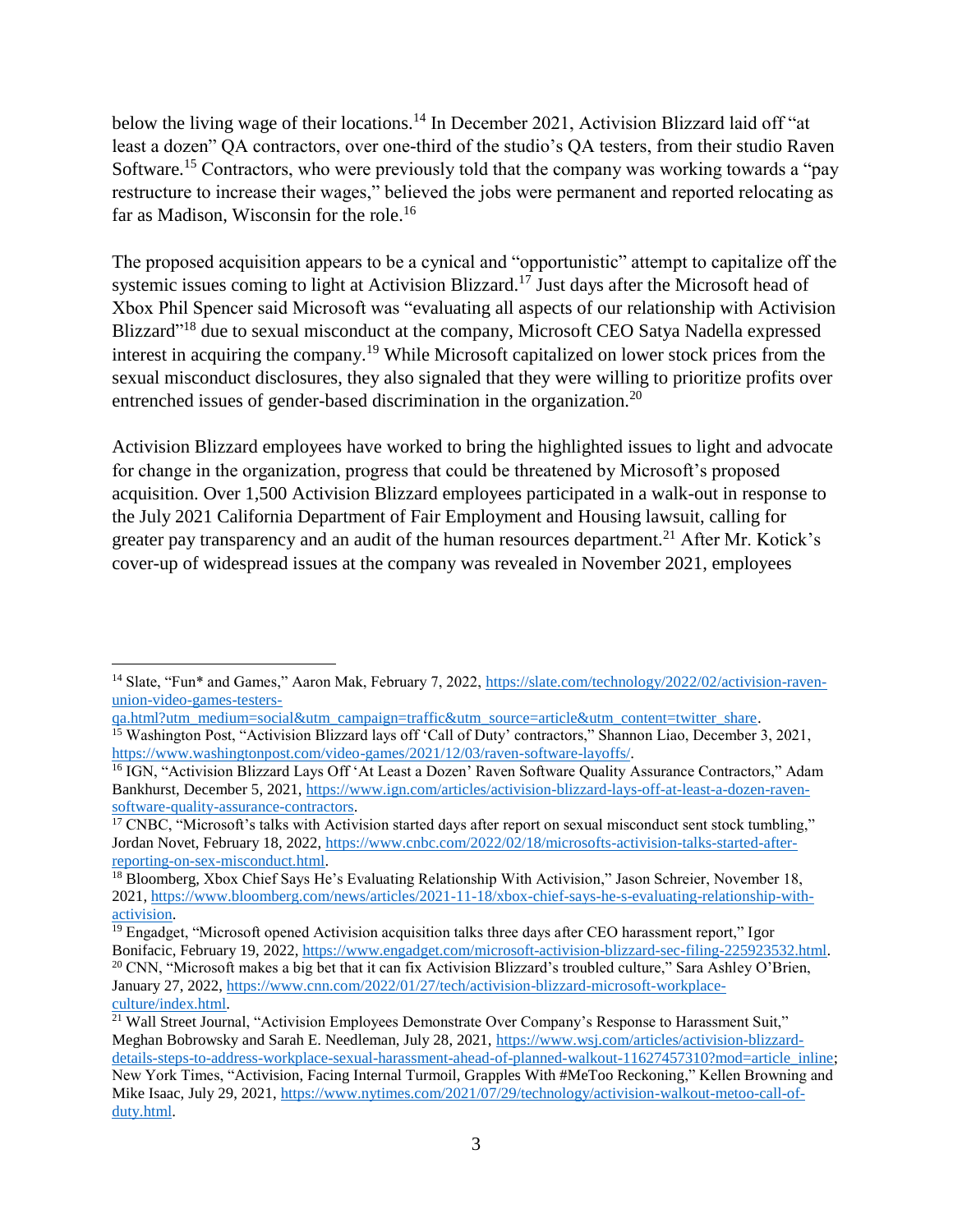conducted another walkout,<sup>22</sup> and the "ABK Workers Alliance" advocated for a "Zero Tolerance" Policy" for Mr. Kotick's resignation, and for a third party review of the company.<sup>23</sup>

Following Activision Blizzard's layoffs of Raven Software QA workers, Activision Blizzard employees mobilized to demand that "every member of the QA team, including those terminated on Friday, must be offered full time positions."<sup>24</sup> Shortly after the layoffs, Activision Blizzard and Raven Software QA workers began striking, and by January 2022, workers asked for voluntary recognition to form a union with the Communications Workers of America (CWA).<sup>25</sup>

However, Microsoft's proposed acquisition could interfere with Raven Software workers' unionization push. Although Microsoft announced in March 2022 that it would not "stand in the way" if Activision Blizzard recognized the proposed union, this announcement appears to be little more than lip service. It provides no assurances of Microsoft's promise, and is so vague that it leaves multiple ways for Microsoft to undermine the unionization process and its outcome. And the actions of both Activision Blizzard and Microsoft throughout the merger process undermine the value of this late-in-the-game statement.<sup>26</sup>

Activision Blizzard has already declined to voluntarily recognize the union<sup>27</sup> and engaged in union-busting behavior by "reorganizing" the QA workers into an embedded model, splitting up the core group of employees in a clear barrier to the unionization effort.<sup>28</sup> CWA's organizing director Tom Smith called the reorganization "nothing more than a tactic to thwart Raven QA workers who are exercising their right to organize" and condemned the company for launching an anti-union campaign and hiring an anti-union law firm.<sup>29</sup> In addition, in their 2022 proxy statement, Activision Blizzard committed to not "voluntarily recognize any labor union, works council or similar employee organization or enter into a collective bargaining agreement" absent Microsoft's approval, adding a further barrier for workers' organizing efforts.<sup>30</sup>

 $24$  The Verge, "Call of Duty workers are walking out to protest layoffs," Jay Peters, December 6, 2021,

https://www.theverge.com/2021/12/6/22820549/activision-blizzard-raven-software-layoffs-walkout-call-of-duty. <sup>25</sup> Slate, "Fun\* and Games," Aaron Mak, February 7, 2022, https://slate.com/technology/2022/02/activision-ravenunion-video-games-testers-

 $\overline{a}$ 

<sup>&</sup>lt;sup>22</sup> Washington Post, "Over 100 Activision Blizzard employees stage walkout, demand CEO step down," Shannon Liao, November 16, 2021, https://www.washingtonpost.com/video-games/2021/11/16/activision-blizzard-kotickwalkout/.

 $\frac{23}{23}$  Twitter, ABK Workers Alliance, November 16, 2021,

https://twitter.com/ABetterABK/status/1460671347382755329.

qa.html?utm\_medium=social&utm\_campaign=traffic&utm\_source=article&utm\_content=twitter\_share.

<sup>&</sup>lt;sup>26</sup> Washington Post, "Microsoft says it will respect outcome of Activision Blizzard union drive," Shannon Liao, March 24, 2022, https://www.washingtonpost.com/video-games/2022/03/24/microsoft-activision-union-statement/. <sup>27</sup> NPR, "Will Activision Blizzard workers unionize? Microsoft's deal complicates thing," Andrew Limbong,

February 17, 2022, https://www.npr.org/2022/02/17/1079253973/activision-blizzard-raven-union-microsoft. <sup>28</sup> Polygon, "Activision Blizzard accused of 'union-busting' as Raven QA union hearing continues," Nicole Carpenter, February 17, 2022, https://www.polygon.com/22939657/activision-blizzard-raven-software-union-nlrbhearing?s=09.

 $\overline{^{29}$  *Id.* 

<sup>30</sup> Securities and Exchange Commission, Activision Blizzard, Proxy Statement, 2022, https://investor.activision.com/node/35101/html.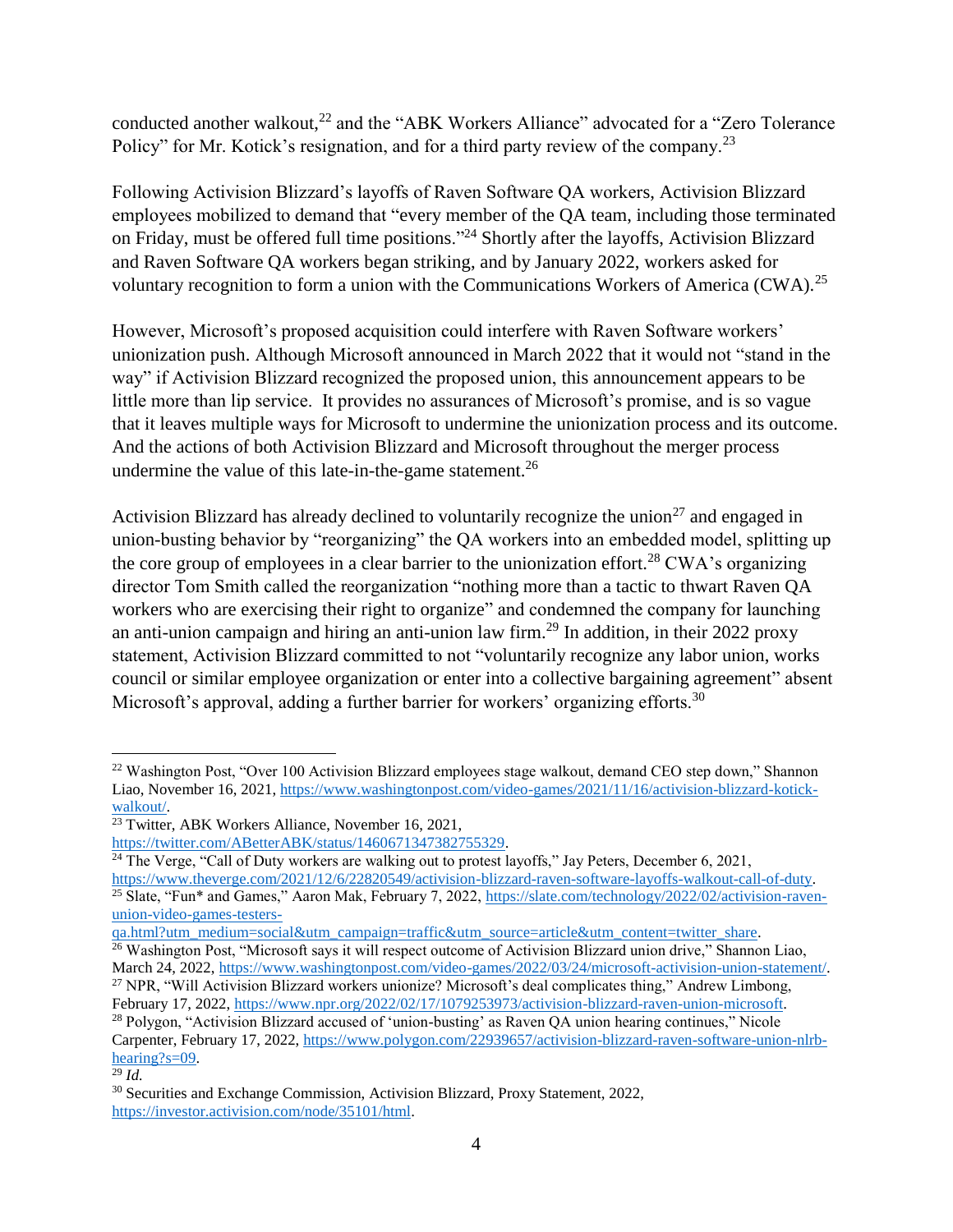Microsoft's "opportunistic" merger proposal with Blizzard Activision during its crisis over weak worker protections<sup>31</sup> and its own history with workers also present alarming signs for how Microsoft would treat Activision Blizzard employees. In 2014, 38 of Microsoft's temporary workers in quality assurance successfully formed a union, only to see the company eliminate all of their jobs two years later.<sup>32</sup> Despite a filing with the NLRB alleging that the "mass termination" constituted illegal retaliation for union activism,"<sup>33</sup> Microsoft was largely able to crush the unionization attempt and successfully retaliate against the organizers.

In addition, the proposed merger has already impeded unionization efforts and undermined workers' calls for accountability. Over 1,800 Activision Blizzard employees signed a letter calling on Mr. Kotick to step down from the organization, one of union organizers' key demands.<sup>34</sup> However, Microsoft's proposed deal with Activision Blizzard is protecting Mr. Kotick, keeping him in his role as CEO until at least 2023 and guaranteeing him hundreds of millions in profit and a potential additional golden parachute worth over \$14.5 million if he does not step down voluntarily.<sup>35</sup> This lack of accountability, despite shareholders, employees, and the public calling for Kotick to be held responsible for the culture he created, would be an unacceptable result of the proposed Microsoft acquisition.

Chair Khan recently stated that "[r]obust antitrust enforcement can help ensure that workers have the freedom to seek higher pay and better working conditions, and can help promote economic opportunity and widespread prosperity for all."<sup>36</sup> Evaluating whether prospective transactions may harm our labor markets is a critical part of this enforcement, and our *Prohibiting Anticompetitive Mergers Act<sup>37</sup>* would require the antitrust agencies to keep workers front and center throughout any merger-review process. We are deeply concerned about consolidation in the tech industry and its impact on workers, and this proposed merger has already hurt workers at Activision Blizzard in their fight for a stable job and a safe working environment. The FTC should consider the history described above when assessing the anticompetitive effects that this gigantic merger may produce, and carefully determine the meaning of Microsoft's promise to "not stand in the way" of unionization efforts. If the FTC determines that the transaction is likely

 $\overline{a}$ 

 $31$  CNBC, "Microsoft's talks with Activision started days after report on sexual misconduct sent stock tumbling," Jordan Novet, February 18, 2022, https://www.cnbc.com/2022/02/18/microsofts-activision-talks-started-afterreporting-on-sex-misconduct.html.

<sup>&</sup>lt;sup>32</sup> Bloomberg, "Microsoft Bug Testers Unionized. Then They Were Dismissed," Josh Eidelson and Hassan Kanu, August 23, 2018, https://www.bloomberg.com/news/articles/2018-08-23/microsoft-bug-testers-unionized-then-theywere-dismissed.

<sup>33</sup> *Id.*

<sup>&</sup>lt;sup>34</sup> Washington Post, "'Scorched earth' and big profits: How embattled gaming titan Bobby Kotick outlasts his opponents," Gus Garcia-Roberts and Shannon Liao, February 11, 2022, https://www.washingtonpost.com/videogames/2022/02/11/bobby-kotick-activision-blizzard-microsoft-harassment/.

<sup>&</sup>lt;sup>35</sup> The Verge, "Read exactly how Microsoft's \$68.7 billion deal for Activision Blizzard came together," Jay Peters, February 18, 2022, https://www.theverge.com/22941636/microsoft-activision-blizzard-acquisition-sec-filing-cametogether.

<sup>&</sup>lt;sup>36</sup> Federal Trade Commission, "Making Competition Work: Promoting Competition in Labor Markets," December 6, 2021, https://www.ftc.gov/system/files/documents/public\_events/1597830/ftc-doj\_day\_1\_december\_6\_2021.pdf.

<sup>37</sup> Congres.gov, S.3847 - Prohibiting Anticompetitive Mergers Act of 2022, https://www.congress.gov/bill/117thcongress/senate-bill/3847?r=1&s=3.